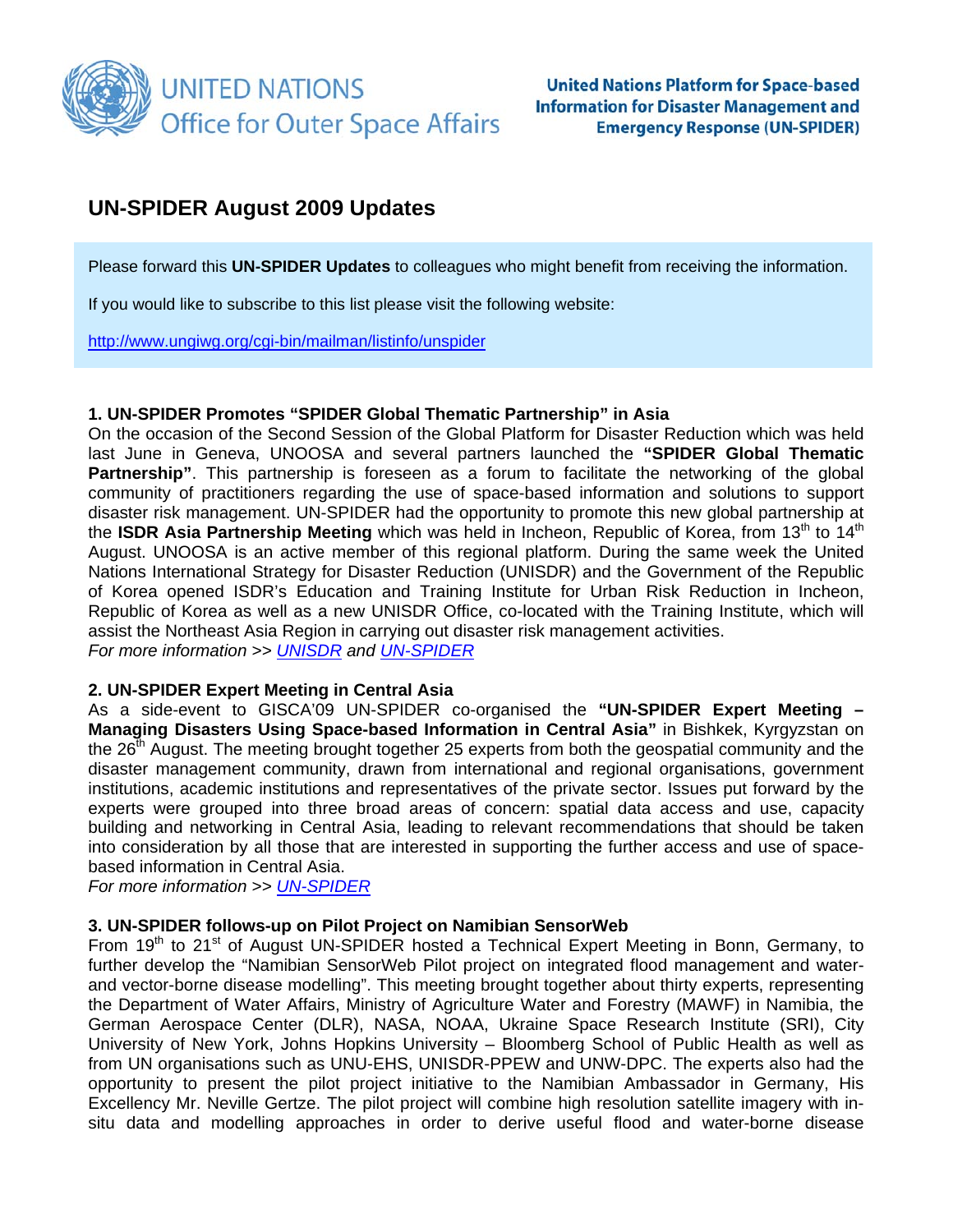forecasting tools for local decision makers within a scientifically sound, operational transboundary flood management system for the Southern African region. *For more information >> [UN-SPIDER](http://www.unspider.org/)*

## **4. UN-SPIDER further strengthens its role in the Asia Pacific region**

UN-SPIDER was invited recently to participate and contribute to two major meetings in the Asia Pacific region: The first meeting was the 2<sup>nd</sup> Joint Project Team Meeting for Sentinel Asia Step 2 which brought together over 100 participants from 44 organisations from 18 countries, including new members from Central Asia and which was held in Bali, Indonesia from  $15<sup>th</sup>$  to  $17<sup>th</sup>$  July. Then the following week UN-SPIDER participated in the  $13<sup>th</sup>$  session of the Intergovernmental Consultative Committee on the Regional Space Applications Programme for Sustainable Development in Asia and the Pacific which was organised by ESCAP and which was attended by participants from the region as well as from International Organizations. The conclusions and recommendations included the need for a regional disaster management support platform on space-based information sharing and analysis. UN-SPIDER will be taking a leading role in the establishment and operation of this proposed platform. *For more information >> [UN-SPIDER](http://www.unspider.org/)*

## **5. DigitalGlobe launches Crisis Event Service**

DigitalGlobe is a leading global provider of commercial high-resolution earth imagery products and services. Recently DigitalGlobe announced its Crisis Event Service, a new web service providing timely and accurate pre- and post-event satellite imagery to aid in emergency planning, response and recovery. The new online service is designed to provide a comprehensive picture for global crisis. Crisis Service images will be available online within one to three days of any given event through DigitalGlobe's online platform.

*For more information >> [DigitalGlobe](http://media.digitalglobe.com/index.php?s=43&item=170)*

## **6. JAXA and DLR initiated R&D Cooperation in Satellite Disaster Monitoring**

The Japanese Aerospace Exploration Agency (JAXA) and the German Aerospace Center (DLR) have signed a Letter of Intent (LOI) concerning mutual cooperation for satellite disaster monitoring on 24 August 2009. In this LOI, both parties acknowledged the necessity to promote satellite application, especially Synthetic Aperture Radar (SAR) satellites, as well as related applied research, and to pursue such activities in an international manner.

*For more information >> [JAXA](http://www.jaxa.jp/press/2009/08/20090824_dlr_e.html)*

## **7. Nigerian Space Agency signs MoU with Infoterra**

A delegation from the Nigerian National Space Research and Development Agency (NASRDA) recently signed with INFOTERRA a Memorandum of Understanding defining a roadmap for a close cooperation over the years to come. Following two optical earth observation satellites, Nigeria is now considering a radar mission. The MOU focuses on collaborations that will enhance NASRDA's ability to acquire SAR imageries in real-time and more cost effective. **NASRDA is a UN-SPIDER regional support office.**

*For more information >> [INFOTERRA](http://www.infoterra.de/detailview/date/2009/07/17/nigerian-space-agency-signs-mou-with-infoterra-gmbh.html)*

## **8. PacRICS and disaster management**

The Government of Tonga has commissioned a dedicated PacRICS (Pacific Rural Internet Connectivity System) system to handle communications for the investigation and search and rescue effort. PacRICS is the SPC/Australian Agency for International Development (AusAid) project designed to provide affordable Internet connections to rural and remote villages using a VSAT (very small aperture terminal) satellite system. Often in national disasters the normal communication systems get overloaded by public enquiries, causing delays in official efforts. PacRICS is a standalone system, completely separate from the existing national communications system and is ideal as a rapid response communications system for disasters.

*For more information* >> *[SPC](http://www.spc.int/corp/index.php?option=com_content&task=view&id=430&lang=EN)*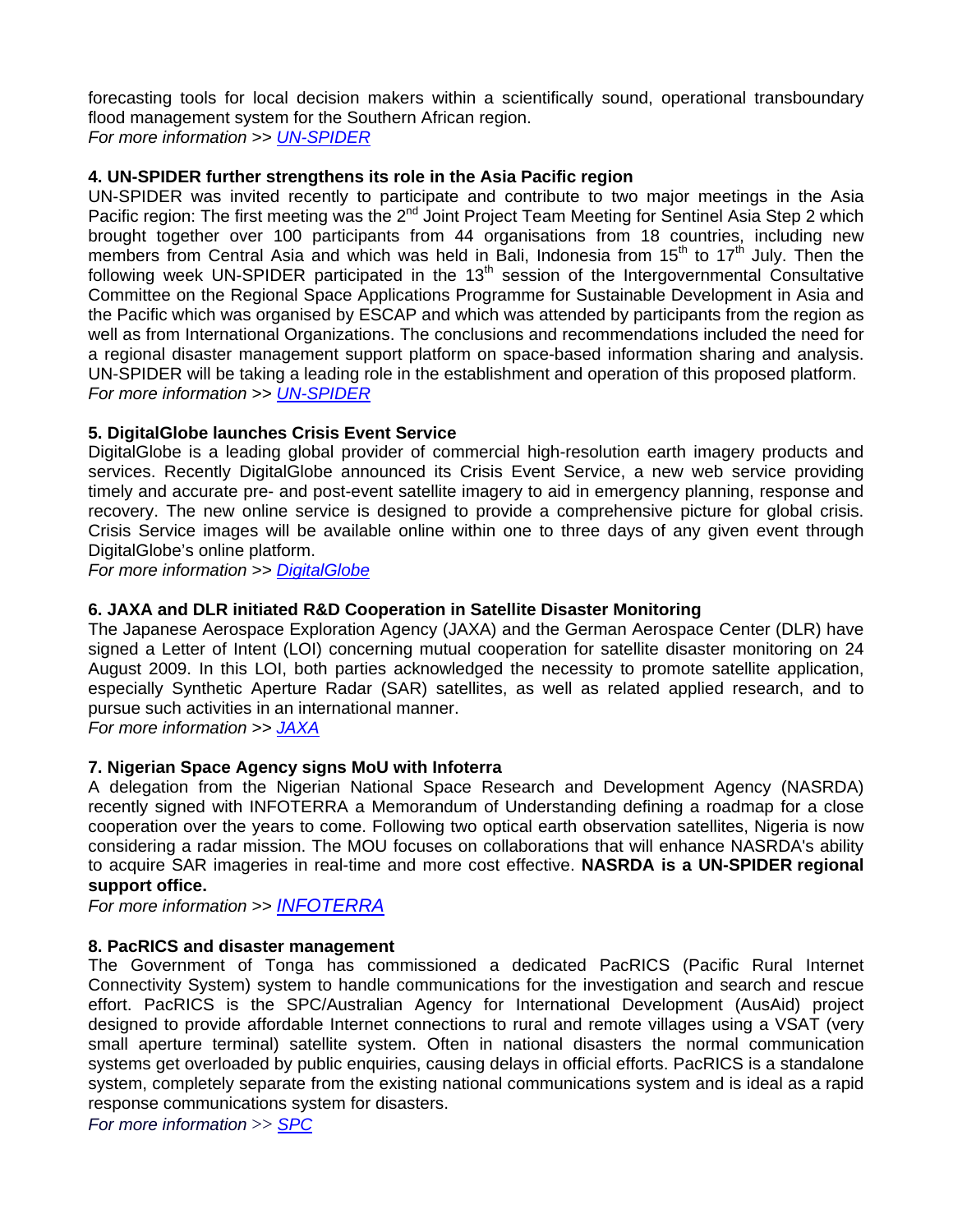# **Conferences and Workshops:**

We maintain a Calendar of Events with upcoming Conferences, Meetings and Events relevant to the area of space-based solutions for disaster management and emergency response. The Calendar can be viewed at:

<http://www.google.com/calendar/embed?src=h1a93vb3rk6ud1tvrequjsfk8s%40group.calendar.google.com>

#### **AfricaGIS 2009: "Geo-spatial Information and Sustainable Development in Africa" in Kampala, Uganda, 26-30 October 2009**

The "AfricaGIS 2009" International Conference is one of the leading geospatial conferences in Africa and provides a platform where geo-information professionals from Africa and around the world come together to learn and interact about geo-information technology and its applications. *For more information >> [Conference website](http://www.africagis2009.org/)*

#### **Eurisy Workshop, 19-20 November 2009, Athens, Greece – First Announcement**

"Eurisy" is announcing a workshop for local and regional authorities using satellite services to understand, mitigate and adapt to climate change on 19-20 November 2009, Athens, Greece. Satellites have had a unique and substantial contribution to identifying and recognising climate change. Today, they offer unrivalled, innovative tools for climate change mitigation and adaptation on a local level. This workshop will inform local and regional authorities and other potential users of satellite information and services of how they can better tackle climate change by using these tools. Good practice presentations will be the starting point of discussions about how such actors can finance and implement these innovative tools.

*For more information >> [Eurisy](http://www.eurisy.org/)*

## **Pacific Islands GIS&RS User Conference 2009, in Suva, Fiji, 1- 4 December 2009**

The above conference will take place from 1 - 4 December 2009 at the University of South Pacific, Lower Campus, Faculty of Islands and Oceans, University of the South Pacific, Suva, Fiji. UN-SPIDER will be supporting this event and encourages all experts interested in joining the leading geospatial conference in the Pacific region to attend and contribute. *For more information >> [PACINET](http://www.picisoc.org/PacGISRS2009)*

#### **GI4DM 2010 Conference, 2-4 February 2010, Torino, Italy, Announcement and Call for Papers**

Conference Theme: Remote Sensing And Geo-Information For Environmental Emergencies. Geomatics technologies are able to support management and recovery in the aftermath of manmade and natural disasters. However, disaster management also poses big challenges in all aspects of the geo-information cycle, from data acquisition, processing, management and delivery. For the sixth time, the International Symposium on Geo-information for Disaster Management (Gi4DM) will bring together researchers, developers, data providers and users from all over the world to discuss these challenges. *For more information >> [GI4DM](http://www.gi4dm-2010.org/)*